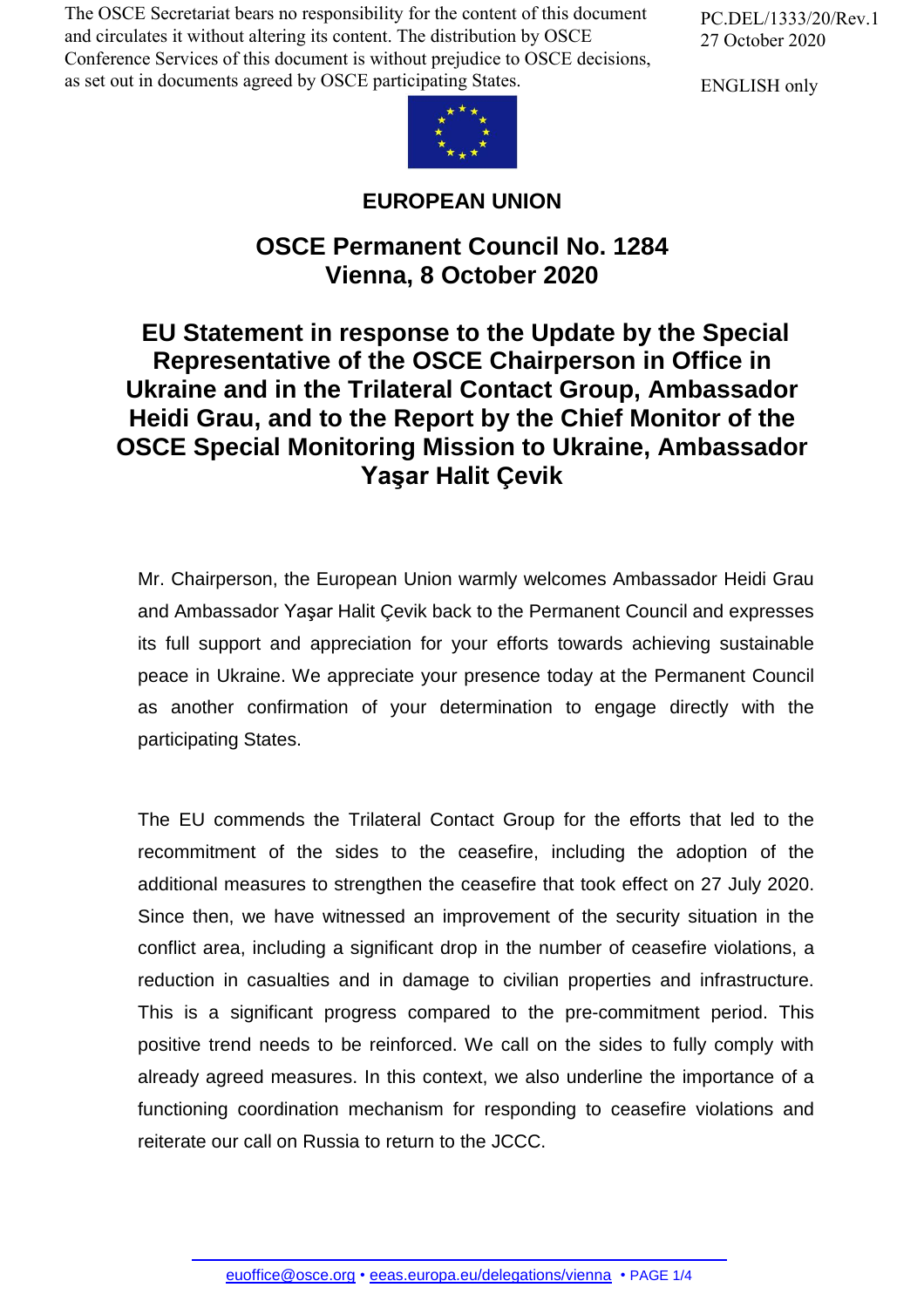We note, however, with concern the reported increase in the number of individuals inside the Zolote and Petrivske disengagement areas during evening and night hours, as well as reports on the ongoing fortification works which have substantially narrowed the distance between forward positions. Such actions run counter to the agreed measures and put the recently achieved progress at risk.

The lasting ceasefire has a beneficial impact on the living conditions of civilians. Nevertheless, in times of pandemic and in light of the upcoming winter season more efforts are needed to protect and assist civilians, who are paying the price of the conflict. In this regard, the demining efforts remain of utmost importance. Moreover, the situation at the checkpoints should also be addressed before the onset of winter. A very limited number of active checkpoints, burdensome administrative procedures, additional requirements imposed due to the pandemic as well as the lack of proper facilities add to the hardship of civilians, particularly of the most vulnerable categories. We renew our call on the sides to ease human suffering by a sustained de-mining effort and by simplifying the crossing of the contact line.

The EU fully supports efforts within the Normandy Format and the TCG aimed at reaching a political solution to the conflict in full respect of Ukraine's sovereignty and territorial integrity within its internationally recognized borders. Ambassador Grau, we value your perseverance and dedication in steering the TCG in these challenging times. The unprecedented improvement of the security situation has created a unique opportunity for further progress. However, as you rightly stated, the TCG is still facing procedural objections and political stalemate. We regret that the Resolution of the Verkhovna Rada of Ukraine on the local elections in 2020 is used by Russia as a pretext to block much needed progress on many tracks within the TCG. Such clearly political considerations should not be allowed to hamper other issues, including agreement on new disengagements areas, an updated demining action plan or an exchange of detainees. We recall that it is essential that the ICRC be finally granted access to the detainees in the nongovernment controlled area. We also underline the need for confidentiality in political negotiations as sensitive as those within the TCG. The threats by the Russian side to publish recordings are unacceptable. We commend Ukraine for its constructive approach and call on Russia to reciprocate.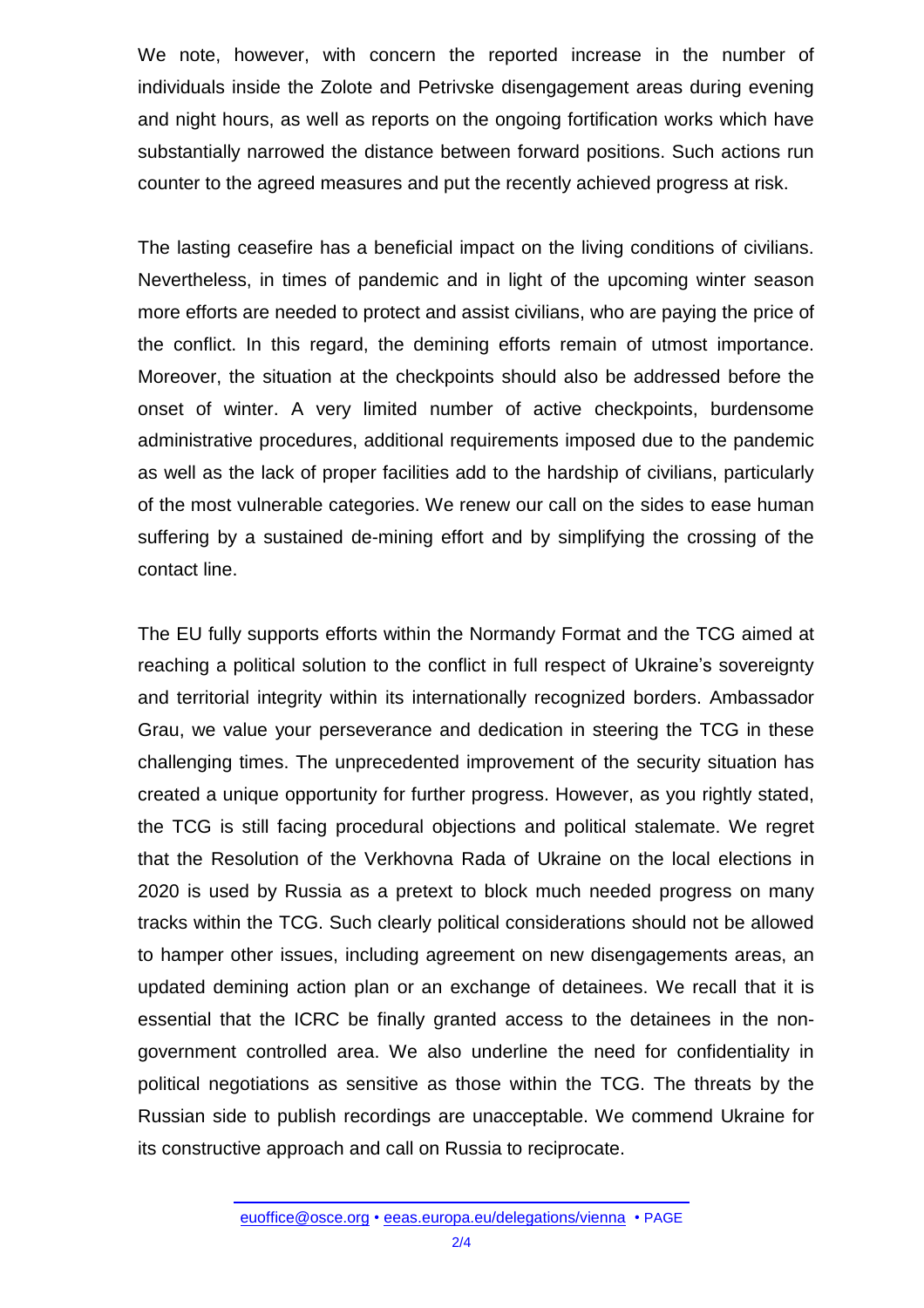Ambassador Çevik, the EU highly appreciates the impartial and comprehensive reports provided by the SMM and attaches great importance to securing proper conditions for SMM operations. Regrettably, as stated in your last report, despite partial relaxation, restrictions on the freedom of movement imposed by the Russian-backed armed formations continue to hamper the Mission's activities. It is deplorable that the SMM cannot conduct its monitoring operations seamlessly across the contact line and is de facto obliged to act as three separate entities. We urge Russia to use its considerable and undeniable influence over the armed formations it backs to ensure that all undue restrictions on the SMM are removed.

We recall that the SMM should have, in accordance with its mandate, unhindered access to the entire territory of Ukraine within its internationally recognized borders, including Crimea. In this regard, we regret that the monitors continue to face restrictions in areas adjacent to the segment of the Ukraine Russia state border outside the control of the Ukrainian government. We remain deeply concerned about the military activities in these areas and across the border, as observed by the SMM. We fully support the plans to open additional Forward Patrol Bases in order to strengthen the SMM's footprint in the area and call for providing necessary security guarantees to this effect.

We commend the SMM for its valuable reports on the situation of the civilian population and the damage of critical infrastructure. We would also thank SMM for its efforts on the ground to facilitate dialogue between the sides according to its mandate in order to agree on repair works, demining activities or the current firefighting operations in Luhansk region.

We are pleased to see an increased use by the Mission of technical means to ensure its operational sustainability. However, we note with concern that the number of the SMM patrols had to be significantly reduced, when compared with the same period last year, and the SMM UAV's and cameras continue to be targeted on a near daily basis through signal interference and by small-arms fire. It is particularly worrisome that the SMM cameras destroyed during the previous reporting period still remain non-operational, severely limiting the Mission's monitoring capabilities. In this regard, we would appreciate your update on the